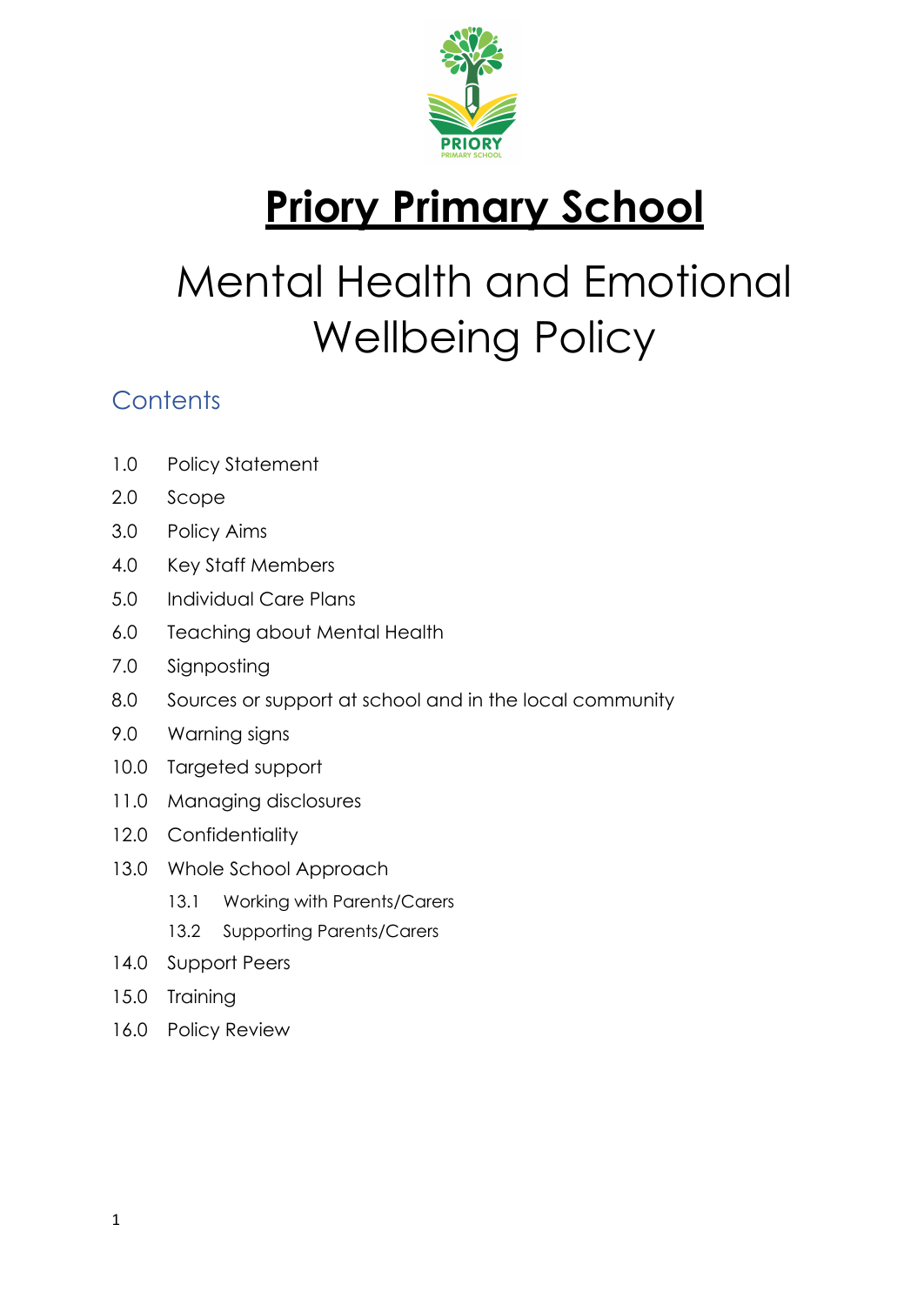#### 1.0 Policy statement

At Priory Primary School, we are committed to promoting positive mental health and emotional wellbeing of all pupils, their families, members of staff and governors. Our open culture allows pupils' voices to be heard, and through the use of effective policies and procedures, we ensure a safe and supportive environment for all affected - both directly and indirectly - by mental health issues.

## 2.0 Scope

This policy is a guide to all staff – including non-teaching and governors – outlining Priory Primary School's approach to promoting mental health and emotional wellbeing. It should be read in conjunction with other relevant school policies.

## 3.0 Policy Aims

- Promote positive mental health and emotional wellbeing in all staff and pupils.
- Increase understanding and awareness of common mental health issues.
- Enable staff to identify and respond to early warning signs of mental ill health in pupils.
- Enable staff to understand how and when to access support when working with young people with mental health issues.
- Provide the right support to pupils with mental health issues, and know where to signpost them and their parents/carers for specific support.
- Develop resilience amongst pupils and raise awareness of resilience building techniques.
- Raise awareness amongst staff and gain recognition from SLT that staff may have mental health issues, and that they are supported in relation to looking after their wellbeing; instilling a culture of staff and student welfare where everyone is aware of signs and symptoms with effective signposting underpinned by behaviour and welfare around school.

## 4.0 Key staff members

This policy aims to ensure all staff take responsibility to promote the mental health of pupils, however key members of staff have specific roles to play: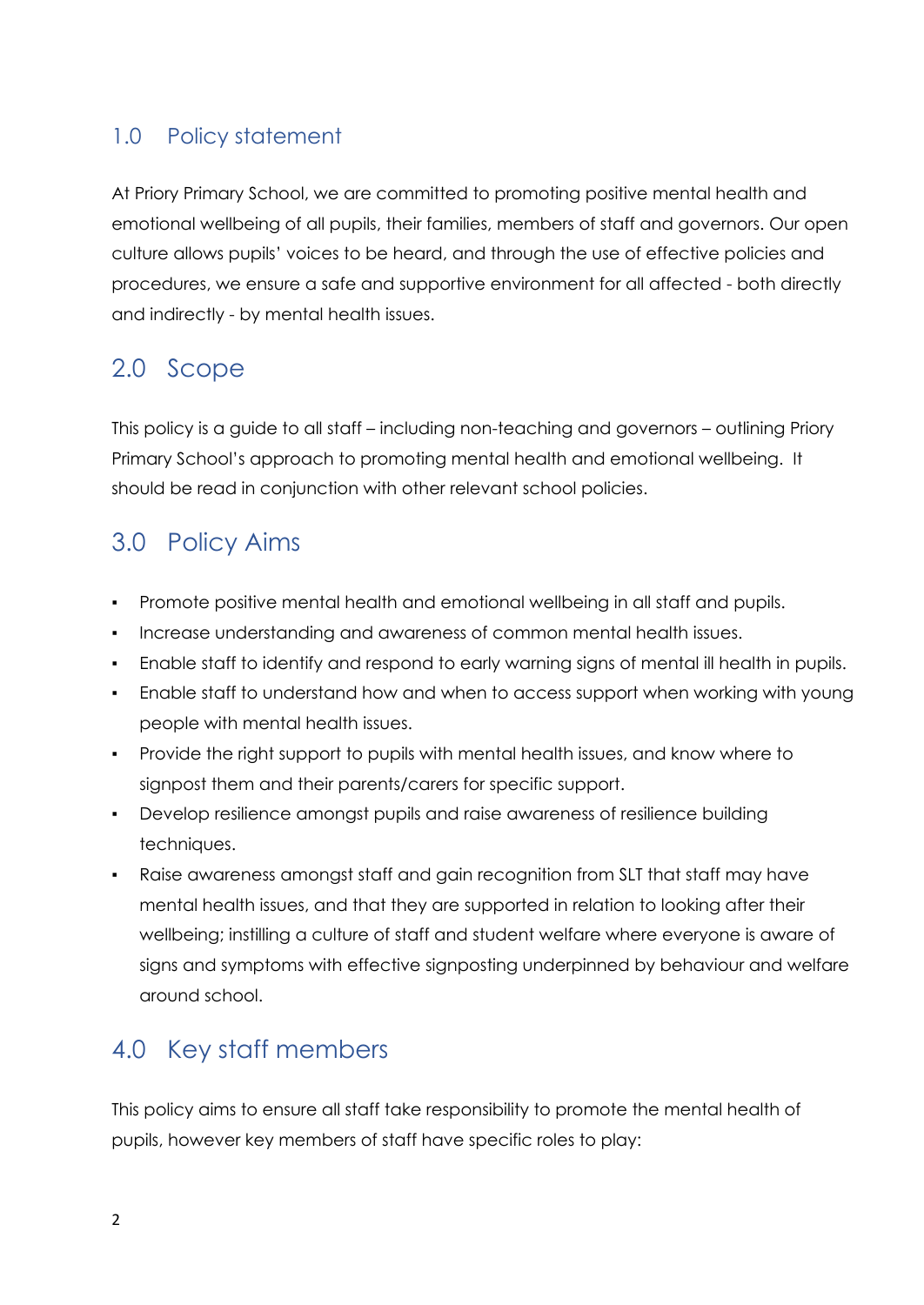- Pastoral Lead: Ann Matthews
- SENCo: Kirsty Jones
- Jigsaw Coordinator: Ann Matthews
- School Nurse: Rachael Ramage
- Designated Safeguarding Lead: Claire Ball
- Mental Health Lead: Claire Ball

If a member of staff is concerned about the mental health or wellbeing of a pupil, in the first instance they should speak to the SENCo or the Mental Health Lead. If there is a concern that the student is at high risk or in danger of immediate harm, the school's child protection procedures should be followed.

If the child presents a high risk medical emergency, relevant procedures should be followed, including involving the emergency services if necessary.

# 5.0 Individual Education Plans

When a pupil has been identified as having cause for concern, has received a diagnosis of a mental health issue, or is receiving support either through CAMHS or another organisation, it is recommended that an Individual Education Plan should be drawn up. The development of the plan should involve the pupil, parents, and relevant professionals.

Suggested elements of this plan include:

- Details of the pupil's situation/condition/diagnosis
- Special requirements or strategies, and necessary precautions
- Medication and any side effects
- Who to contact in an emergency
- The role of the school and specific staff

# 6.0 Teaching about mental health

The skills, knowledge and understanding our pupils need to keep themselves - and others - physically and mentally healthy and safe are included as part of our PSHE curriculum and Jigsaw programme.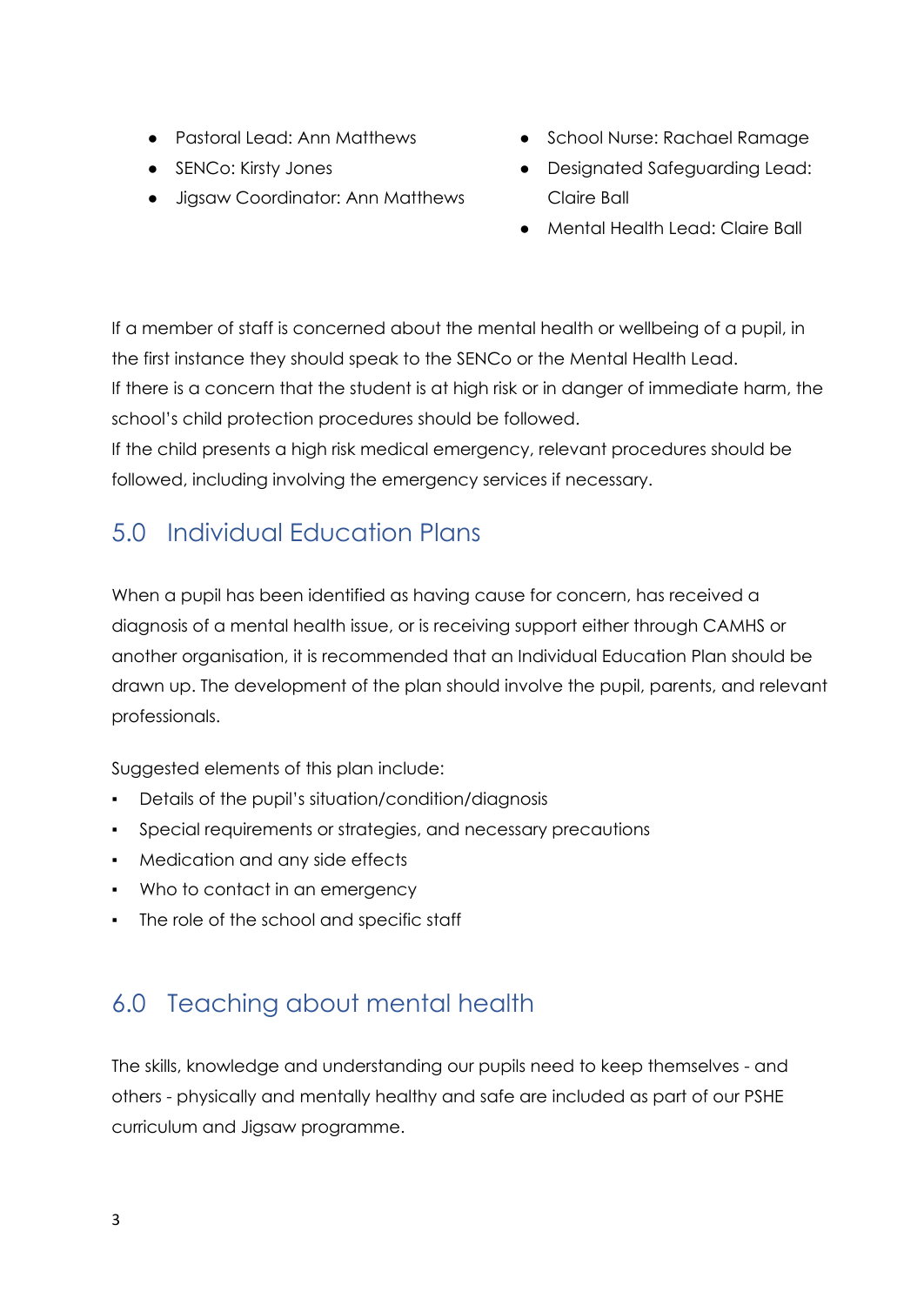We will follow the guidance issued by the PSHE Association to prepare us to teach about mental health and emotional health safely and sensitively.

[https://www.pshe-association.org.uk/curriculum-and-resources/resources/guidance-pr](https://www.pshe-association.org.uk/curriculum-and-resources/resources/guidance-preparing-teach-about-mental-health-and) [eparing-teach-about-mental-health-and](https://www.pshe-association.org.uk/curriculum-and-resources/resources/guidance-preparing-teach-about-mental-health-and) emotional wellbeing

Incorporating this into our curriculum at all stages is a good opportunity to promote pupils' wellbeing through the development of healthy coping strategies and an understanding of pupils' own emotions as well as those of others.

Additionally, we will use such lessons as a vehicle for providing pupils who do develop difficulties, with strategies to keep themselves healthy and safe, as well as supporting pupils to support any of their friends who are facing challenges (see Section 14 for Supporting Peers),

# 7.0 Signposting

We will ensure that staff, pupils and parents/carers are aware of the support and services available to them, and how they can access these services.

Within the school and through our communication channels (newsletters, websites, social media), we will share and display relevant information about local and national support services and events.

The aim of this is to ensure pupils understand:

- What help is available
- Who it is aimed at
- Why they should access it
- What is likely to happen next

▪ How to access it

#### 8.0 Sources or support at school

**School Based Support -** full range of support available to pupils.

- Pastoral Lead
- School Nurse support
- IEPs
- Emotional well-being clubs including mindfulness colouring, arts and craft
- Jigsaw curriculum
- Parent support groups

**Local Support CAMHS partnership** - a group of providers specialising in children and young people's mental health wellbeing. CAMHS deliver accessible support to children,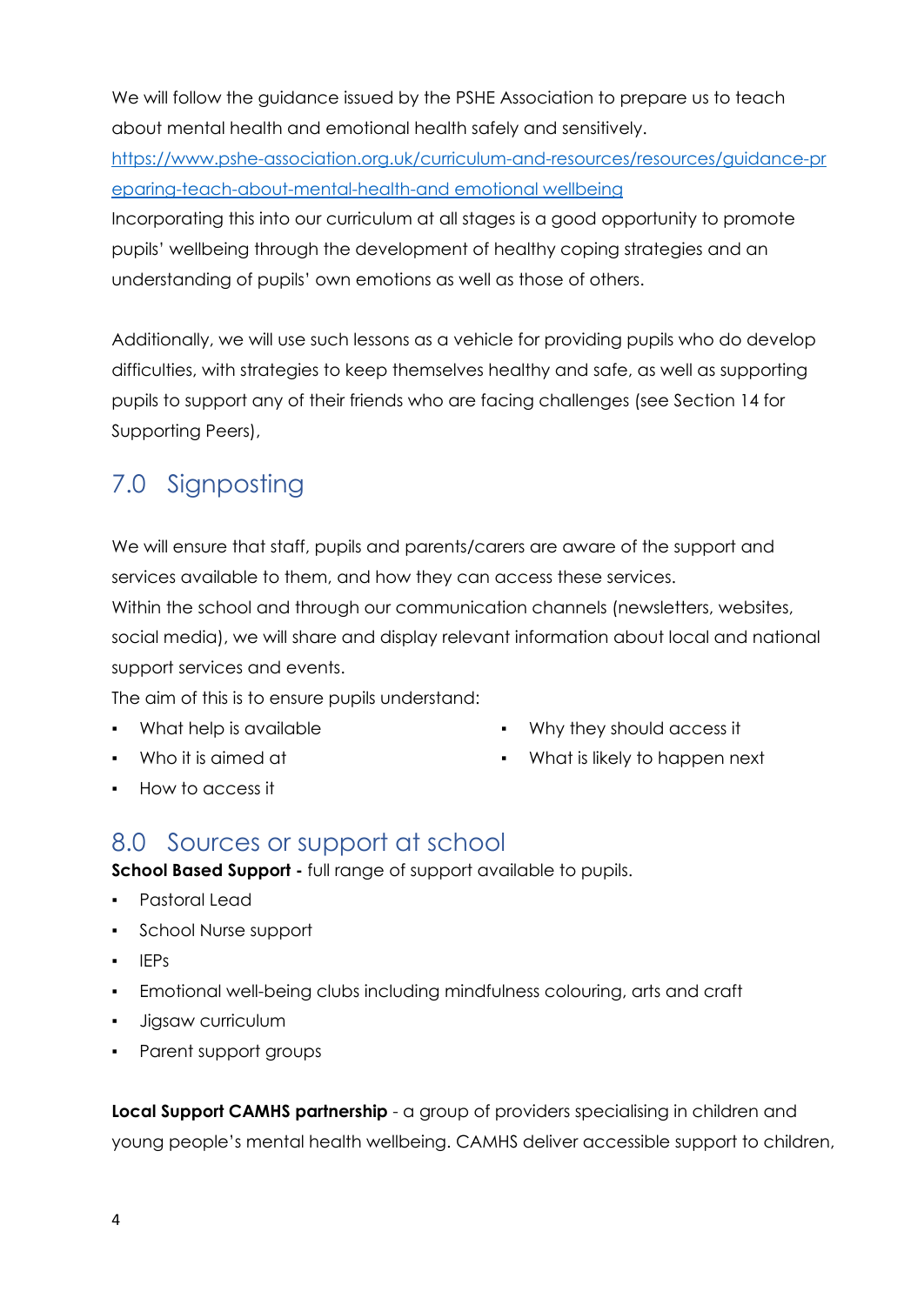young people and their families, whilst working with professionals to reduce the range of mental health issues through prevention, intervention, training and participation.

## 9.0 Warning Signs

Staff may become aware of warning signs which indicate that a pupil is experiencing mental health or emotional wellbeing issues. These warning signs should always be taken seriously and staff observing any of these warning signs should alert Claire Ball (Assistant Head and DSL) or Ann Matthews (Pastoral Lead/DDSL) who will liaise with the schools SENDCO and Head of School.

Possible warning signs, which all staff should be aware of include:

- Physical signs of harm that are repeated or appear non-accidental
- Changes in eating / sleeping habits
- Increased isolation from friends or family, becoming socially withdrawn
- Changes in activity and mood
- Lowering of academic achievement
- Talking or joking about self-harm or suicide
- Abusing drugs or alcohol
- Expressing feelings of failure, uselessness or loss of hope
- Changes in clothing e.g. long sleeves in warm weather
- Secretive behaviour, skipping PE or getting changed secretively
- Repeated physical pain or nausea with no apparent cause

# 10.0 Targeted support

We recognise some children and young people are at greater risk of experiencing poorer mental health, for example, those who are in care, young carers, those who have had previous access to CAMHS, those living with parents/carers with a mental illness and those living in households experiencing domestic abuse.

We work closely with school nurses and their teams in supporting the emotional and mental health needs of school-aged children and are equipped to work at community, family and individual levels. Their skills cover identifying issues early, determining potential risks and providing early intervention to prevent issues escalating.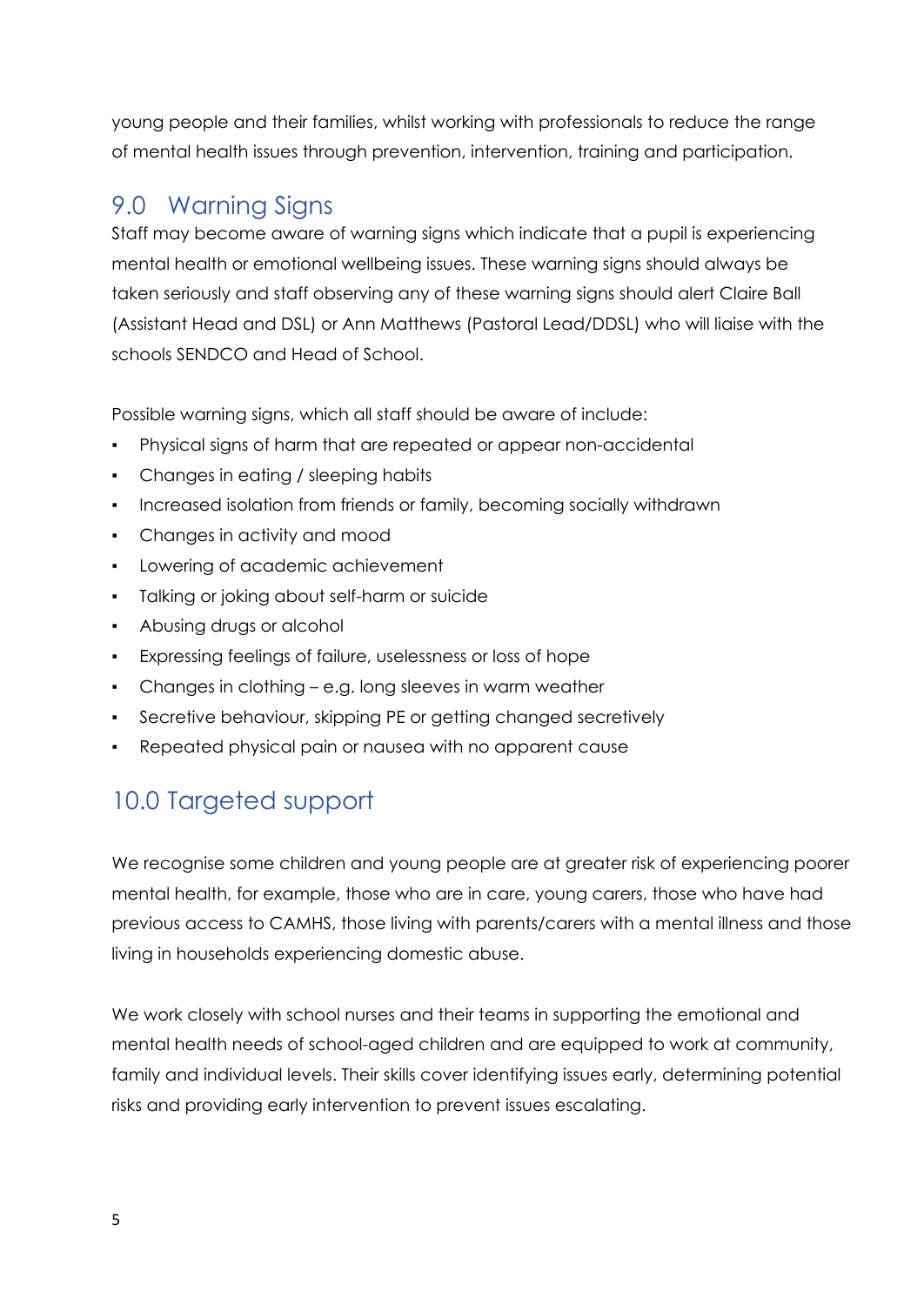We ensure timely and effective identification of pupils who would benefit from targeted support and ensure appropriate referral to support services by:

- Providing specific help for those children most at risk (or already showing signs) of social, emotional, and behavioural problems;
- Working closely with Hull City Council Children's Services, CAMHS and other agencies to follow various protocols including assessment and referral;
- Identifying and assessing in line with the Early Help Threshold Document (EHASH), children who are showing early signs of anxiety, emotional distress, or behavioural problems;
- Discussing options for tackling these problems with the child and their parents/carers. Agree an Individual Education Plan as the first stage of a 'stepped care' approach;
- Providing a range of interventions that have been proven to be effective, according to the child's needs;
- Ensure young people have access to pastoral care and support, as well as specialist services, including CAMHS, so that emotional, social and behavioural problems can be dealt with as soon as they occur;
- Provide young people with clear and consistent information about the opportunities available for them to discuss personal issues and emotional concerns. Any support offered should take account of local community and education policies and protocols regarding confidentiality;
- Provide young people with opportunities to build relationships, particularly those who may find it difficult to seek support when they need it; and
- The identification, assessment, and support of young carers under the statutory duties outlined in the Children & Families Act 2014

# 11.0 Managing disclosures

If a pupil chooses to disclose concerns about themselves, or a friend, to any member of staff, the response will be calm, supportive and non-judgemental.

All disclosures should be recorded confidentially on the student's personal file, including:

- Date
- Name of member of staff to whom
- Nature of the disclosure & main points from the conversation
- the disclosure was made
- Agreed next steps

This information will be shared on CPOMS.

# 12.0 Confidentiality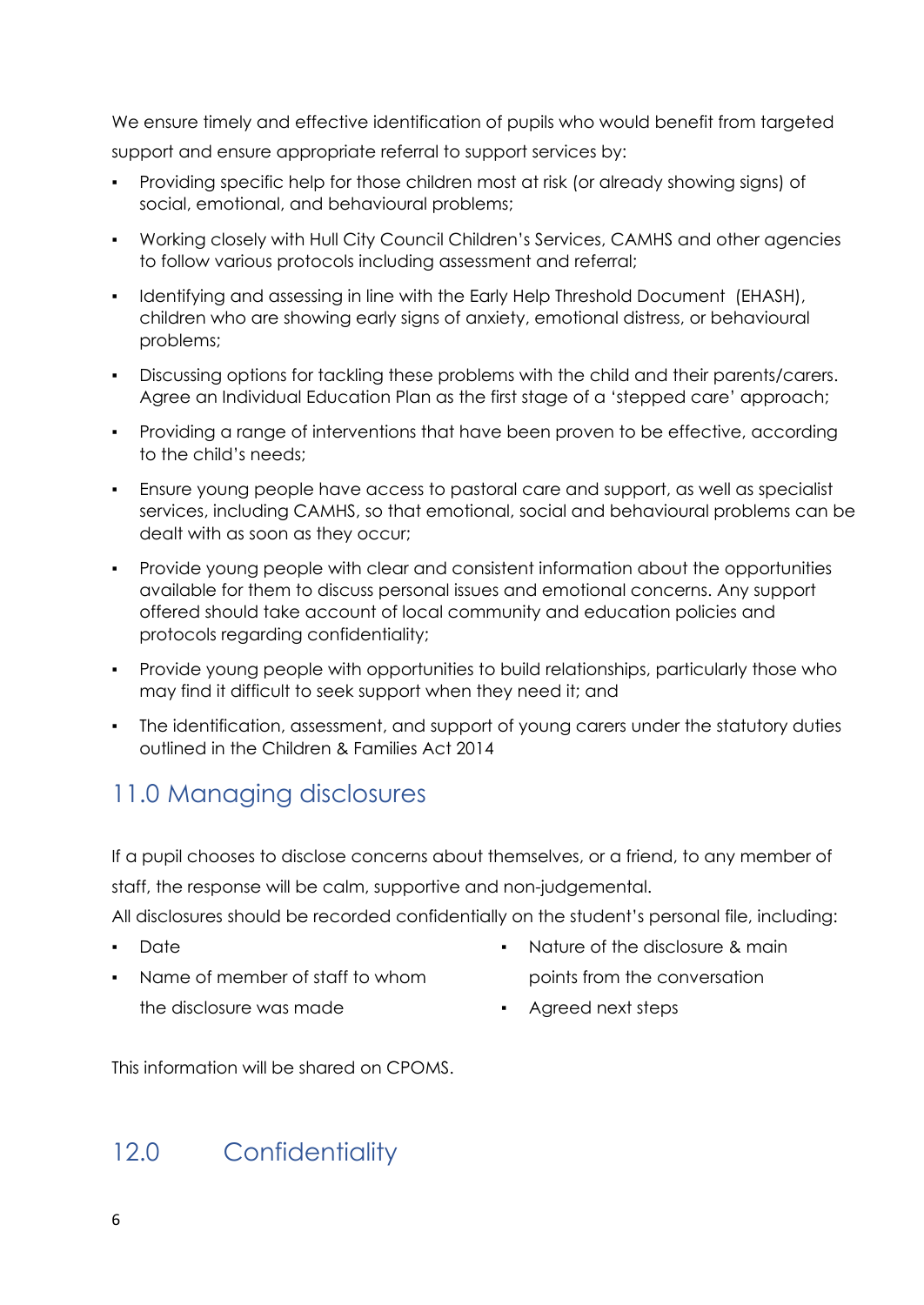If a member of staff feels it is necessary to pass on concerns about a pupil to either someone within or outside of the school, then this will be first discussed with the pupil and parental consent will be obtained. We will tell them:

▪ Who we are going to tell

- Why we need to tell them
- What we are going to tell them
- When we are going to tell them

It is important to also safeguard the emotional wellbeing of staff. By sharing disclosures with a colleague, this ensures one single member of staff isn't solely responsible for the pupil. This also ensures continuity of care should staff absence occur and provides opportunities for ideas and support.

If a pupil gives us reason to believe that they are at risk, or there are child protection issues, EHASH will be contacted for advice about whether parents should not be informed, but the child protection procedures should be followed.

## 13.0 Whole school approach

#### 13.1 Working with parents/carers

If it is deemed appropriate to inform parents, there are questions to consider first:

- Can we meet with the parents/carers face-to-face?
- Where should the meeting take place? Some parents are uncomfortable in school premises so consider a neutral venue if appropriate.
- Who should be present?
- What are the aims of the meeting and expected outcomes?

We are mindful that for a parent/carer, hearing about their child's issues can be upsetting and distressing. They may therefore respond in various ways which we should be prepared for and allow time for the parent to reflect and come to terms with the situation.

Signposting parents to other sources of information and support can be helpful in these instances. At the end of the meeting, lines of communication should be kept open should the parents/carers have further questions or concerns. Booking a follow-up meeting or phone call might be beneficial at this stage.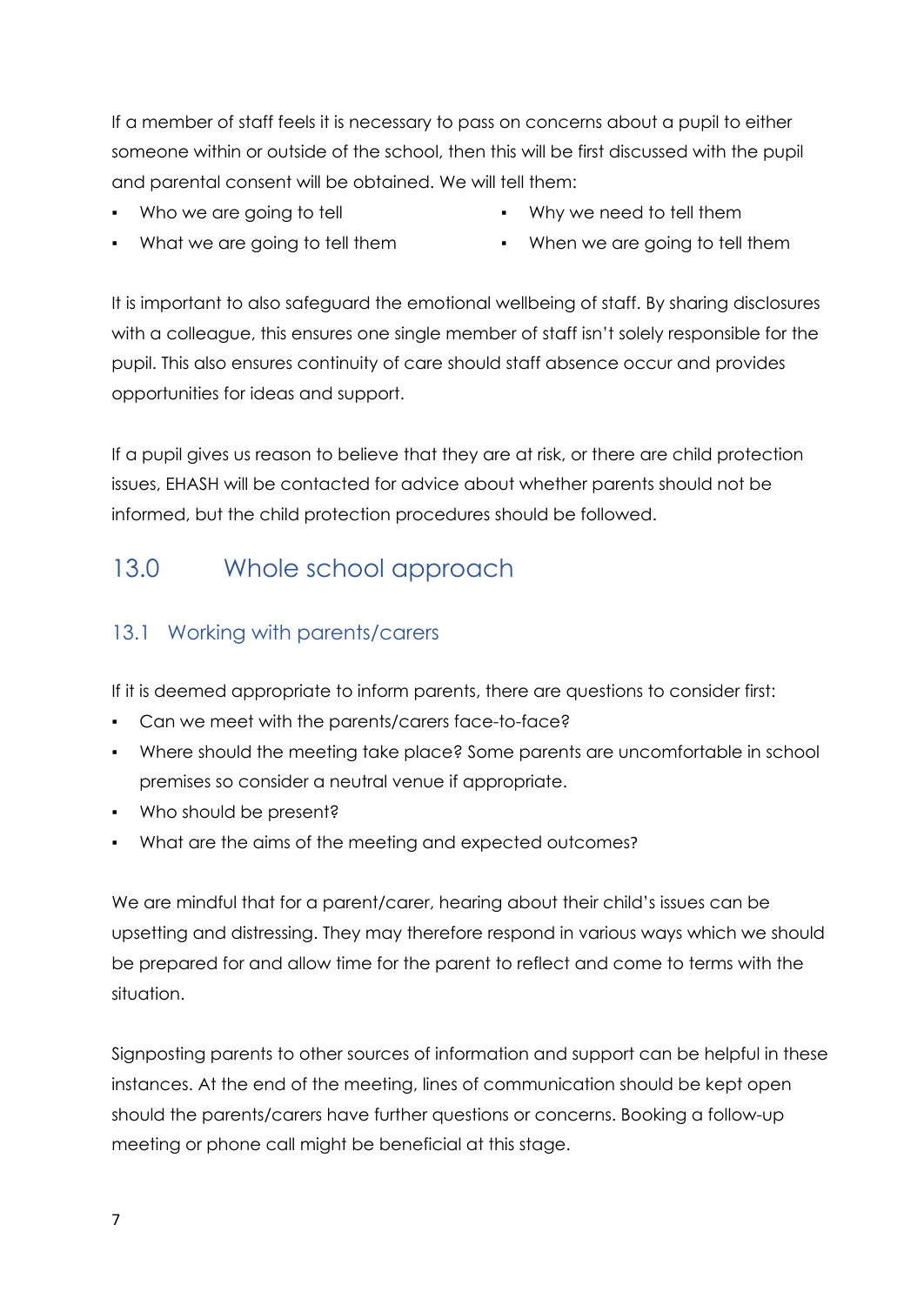We will ensure a record of the meeting and points discussed and agreed are added to the pupil's record on CPOMs.

#### 13.2 Supporting parents

We recognise that the family plays a key role in influencing children and young people's emotional health and wellbeing; we will work in partnership with parents and carers to promote emotional health and wellbeing by:

- Ensuring all parents are aware of and have access to promoting social and emotional wellbeing and preventing mental health problems;
- Highlighting sources of information and support about common mental health issues through our communication channels (website, newsletters etc.);
- Offering support to help parents or carers develop their parenting skills. This may involve providing information or offering small, group-based programmes run by community nurses (such as school nurses and health visitors) or other appropriately trained health or education practitioners; and
- Ensuring parents, carers and other family members living in disadvantaged circumstances are given the support they need to participate fully in activities to promote social and emotional wellbeing. This will include support to participate in any parenting sessions, by offering a range of times for the sessions or providing help with transport and childcare. We recognise this might involve liaison with family support agencies.

# 14.0 Supporting Peers

When a pupil is suffering from mental health issues, it can be a difficult time for their friends who may want to support them but do not know how. To keep peers safe, we will consider on a case by case basis which friends may need additional support. Support will be provided in one to one or group settings and will be guided by conversations by the pupil who is suffering and their parents with whom we will discuss:

- What it is helpful for friends to know and what they should not be told
- How friends can best support
- Things friends should avoid doing / saying which may inadvertently cause upset
- Warning signs that their friend needs help (e.g. signs of relapse)

Additionally, we will want to highlight with peers: